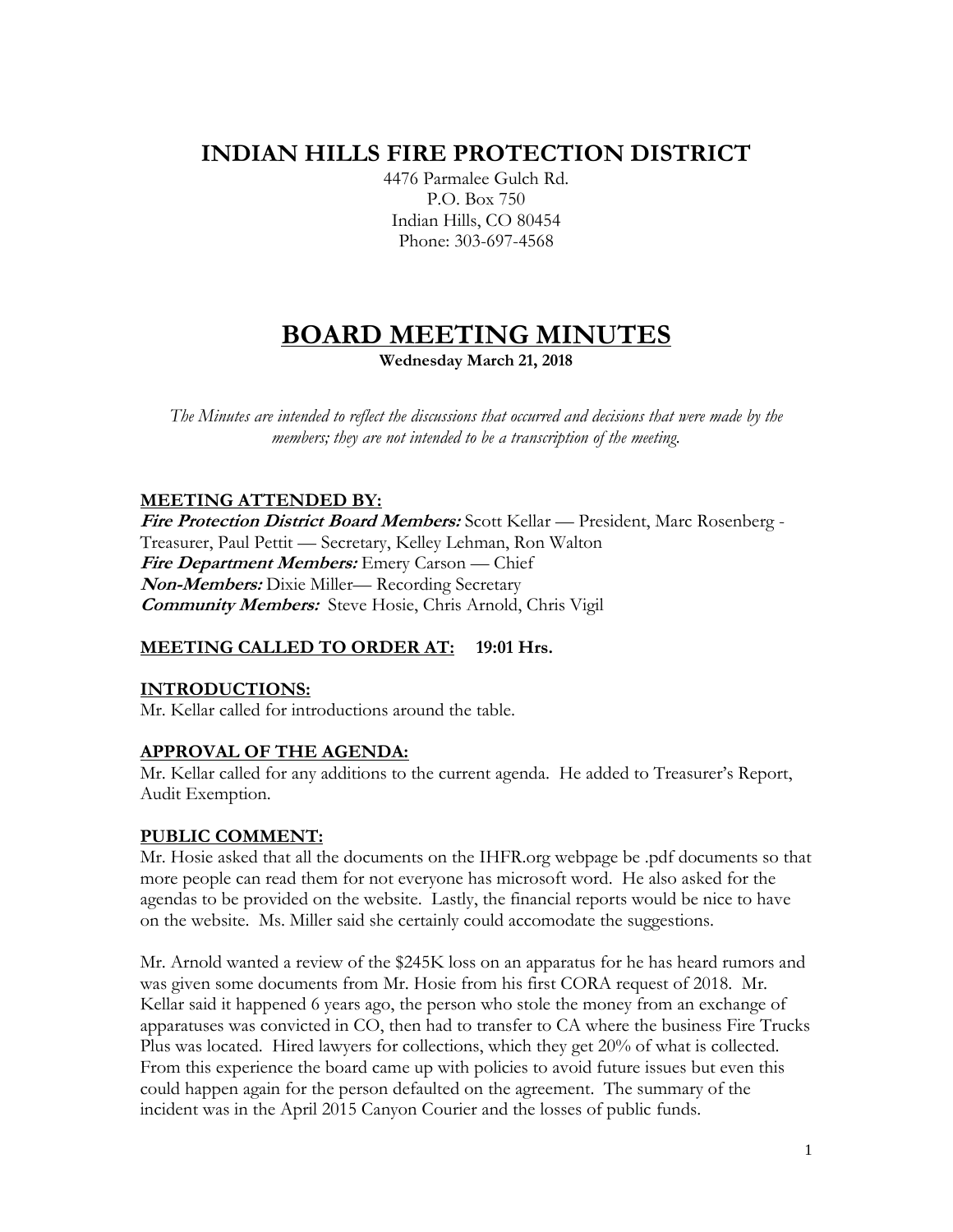## **PREVIOUS MONTHLY MINUTES:**

Ms. Lehman made a *motion* to waive the reading of the February Minutes, which was seconded by Mr. Rosenberg and passed unanimously.

Mr. Rosenberg made a *motion* to accept the February Minutes as amended. Ms. Lehman seconded the motion, which passed unanimously.

## **TREASURER'S REPORT:**

#### **Monthly Financial Reports**

- Truck lease outstanding balance of \$27,529.33 will be paid off this year for the Mack truck.
- District expenses are at 13% as of the end of February. Communication supplies at  $69\%$ due to purchase of 8BK batteries.
- Mr. Kellar stated that the cost of the election will be higher than budgeted for, probably \$10,000 due to hire of DEO from outside service. Old attorney used to do it but after switch chose to hire outside of community firm to show fairness towards candidates.

Mr. Walton made a *motion* to approve checks #13309-13329, plus automated payments, credit card expenses, and bank fees. Ms. Lehman seconded the motion, which passed unanimously.

#### **Audit Exemption**

Mr. Kellar stated to the group that the board policy is to have an audit every 3 years in which 2019 will be the next audit. A full audit costs around 5-6K. Mr. Hosie asked why 3 years, Mr. Kellar shared it was from the suggestion of our accountant and attorneys.

Mr. Hosie asked if the Boots money is within that audit. Mr. Kellar stated that the Boots are a 501(c) and take care of their own tax forms. Mr. Hosie said it would be nice to share with the community what the money donated to the Boots is doing for the district.

Mr. Hosie also noticed that we do two signatures on checks. He asked if that was a policy written down and that we only do checks once a month. Mr. Kellar said yes it is in our policy and if there are checks that need done outside of the regular meeting a special meeting will be held to sign checks.

#### **DEPARTMENT/OFFICERS' REPORTS:**

#### **Chief — Emery Carson**

Chief Carson shared that Ms. Frisk will be attending a three day training for fire inspections and Mr. Rudloff will attend five days. The 2018 fire code will be completed this year and it takes awhile for the fire marshalls meet, it is reviewed by attorneys, and then signed by county commissioners. Mr. Kellar stated that having the proper codes enforced provides our community with a better ISO rating for insurance companies when evaluating the area on premiums for house insurance.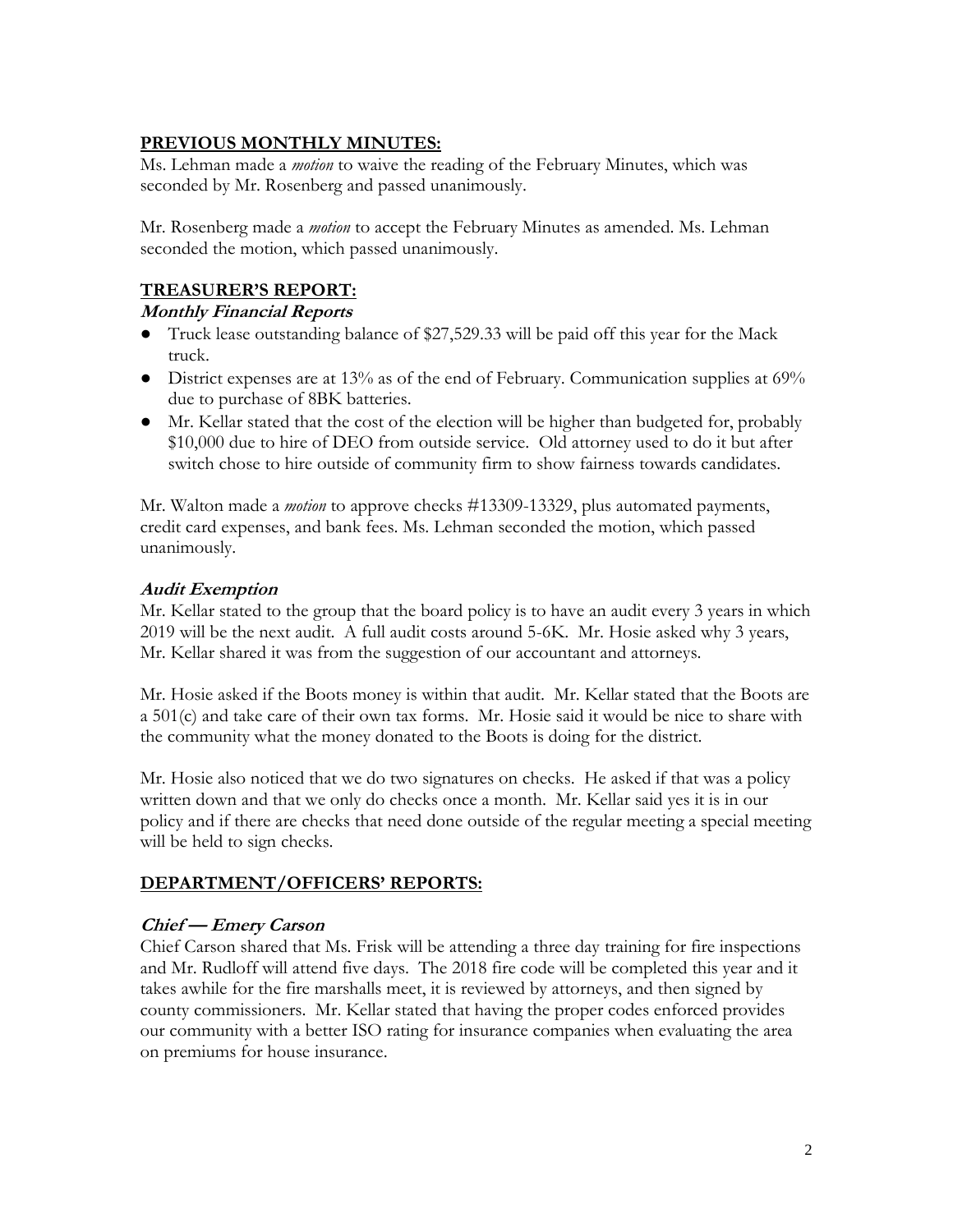Chief Carson stated that the new antenna at Mt. Lindo is mounted and in service. Getting better coverage in Kittredge and 285. Mr. Rosenberg said that the last call at mile maker 247 on Hwy 285 the call was clear and not spotty like before the new antenna.

April 3rd the district will move to the new Jeffcom dispatcher service, the Evergreen dispatchers will be now working at that facility.

There was a fire and evacuation drill at Parmalee Elementary on March 20th. Everything went extremely well, there is a good plan in place that was followed. Chief Carson stated that next time a surprise drill would be good to do.

The mountain dispatch channel is now in service, but Chief Carson said that we can't do all the channels without interference. Mr. Kellar is going to find out from Evergreen why and what is being done to fix that.

Total calls for March so far have been 9 with the year of 2018 total so far of 67.

#### **Assistant Chief — Marc Rosenberg**

Present.

Mr. Rosenberg stated that Jeffcom was very impressive now as a consolidated dispatch center that will improve delays due to 42 stations being served by this group dispatch. Will save money after 15-20 years. Nice thing is that the dispatchers are the same people as we have worked with before.

**Fire Captain — Scott Case** 

Not present.

**EMS Captain — Bob Fager**

Not present.

# **OLD BUSINESS:**

#### **Election Update**

There are four candidates running, which were all present at the meeting tonight. Our DEO is Sue Blair from CRS. May 8th will be the election held at the station. There will be a Smoke Signals sent out with bios from all the candidates due to the office manager by April 2nd.

#### **NEW BUSINESS:**

#### **CORA Request**

There were two additional CORA requests by Mr. Hosie since last meeting. One could not be completed by our office staff but was rerouted to the DEO, Sue Blair.

#### **Weapons Policy**

Mr. Kellar had our attorney draw up a weapons policy that was provided at the prior meeting. There was no action taken at the meeting on the policy, no further action deemed necessary.